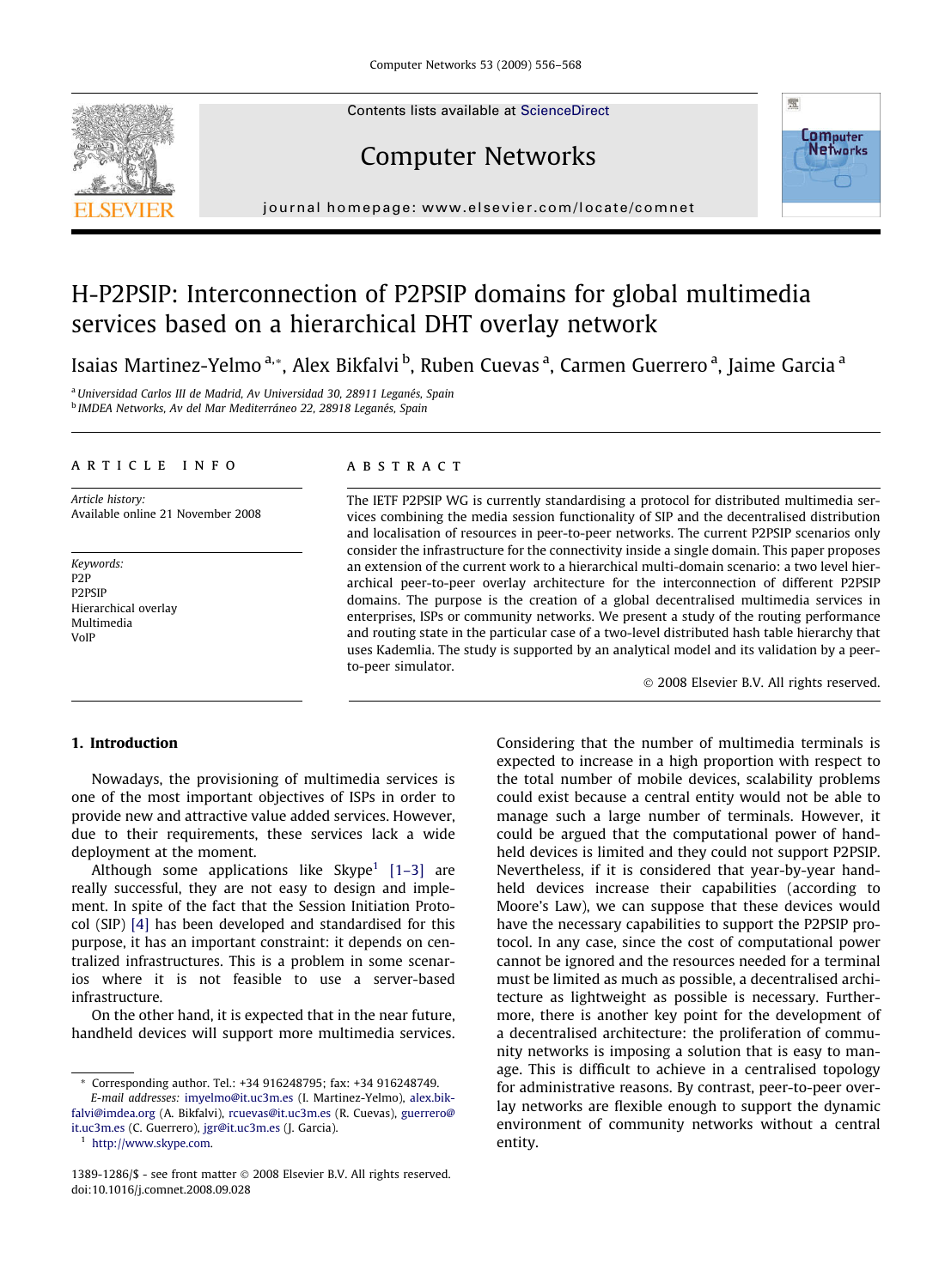

Fig. 1. Hierarchical overlay architecture.

Although there are many solutions to support decentralised multimedia services, the new approach of the IETF P2PSIP2 working group is gaining supporters. P2PSIP [\[5\]](#page-11-0) defines a peer-to-peer overlay-based solution that facilitates a decentralised architecture. It is expected to standardise a flexible protocol [\[6\]](#page-11-0) able to support most of the existing peer-to-peer networks. The key concept of this solution is to provide a protocol that allows the implementation of any distributed hash table (DHT) overlay network like Kademlia [\[7\],](#page-11-0) Chord [\[8\]](#page-11-0) or Content Addressable Network (CAN) [\[9\].](#page-11-0) However, the design of this protocol does not consider yet the possibility of interconnecting different P2PSIP domains in order to provide services between them. Our proposal, called Hierarchical-P2PSIP (H-P2PSIP) and illustrated in Fig. 1, creates a hierarchical topology where different P2PSIP domains deploy their own overlay network and are interconnected through an interconnection overlay. The nodes forming this interconnection overlay are peers with extra capabilities from each domain, called superpeers. In order to have inter-domain connectivity, every domain must have at least one super-peer. When a peer searches for a resource (an item, service or reference) if the resource is not in the same domain, the peer performing the search will ask its super-peer to route the query to the appropriate P2PSIP domain. To support both inter and intra-domain P2PSIP routing, we use a Hierarchical ID formed by a Prefix ID for the routing in the interconnection overlay and a Suffix ID for the routing in each P2PSIP domain.

Some of the advantages of this architecture are the network isolation and the improved scalability that are intrinsic to the hierarchical architectures [\[10\]](#page-11-0). A potential drawback is the super-peer overload [\[11\]](#page-11-0) in comparison with a flat topology.

In Section 2 this paper presents the details of the ongoing work on P2PSIP. Section 3 describes the hierarchical architecture for H-P2PSIP: the structure and the management of the Hierarchical ID, the data location and storage on the different peers, and the functionality of the P2PSIP protocol in the hierarchical scenario. In Section 4 we analyse the performance of H-P2PSIP with a mathematical model and in Section 6 we validate the model with experimental simulations. Related work is presented in Section 7 and the conclusions of this work are summarised in Section 8.

#### 2. P2PSIP

#### 2.1. General overview

The target of P2PSIP WG is to develop a peer-to-peer version of the SIP protocol called P2PSIP, which can use any DHT-based peer-to-peer network to locate resources, services and users in a decentralised way. The motivation of this work comes from the necessity of having a standard for developing Skype-like decentralised multimedia applications.

P2PSIP WG is chartered to develop protocols and mechanisms for the use of SIP in environments where the service of establishing and managing sessions is mainly handled by a collection of intelligent end-points, rather than centralised SIP servers. However, the scope of P2PSIP is not limited to a distributed replacement of SIP by overriding the proxy and registrar SIP servers, but it can also be used for other purposes (for example file sharing) or in combination with other signalling protocols.

[Fig. 2a](#page-2-0) presents the P2PSIP overlay reference model using the basic concepts from [\[5\]](#page-11-0). P2PSIP protocol is designed to support any type of DHT-based network. Each deployed overlay network is identified by an overlay name and the participants in this architecture can support two profiles: peers and clients. Peers are active node participants in the overlay network and they are uniquely identified by a Node ID (e.g. the computers and laptops in [Fig. 2](#page-2-0)a). On the other hand, clients are entities that use the resources offered by the peer-to-peer overlay network but they do not participate in the network maintenance. This role is reserved to and should be used only by devices with very limited capabilities, such as the handheld devices in [Fig. 2a](#page-2-0).

The information stored in the peer-to-peer network is made of resources records associated with the resources existing in the network. These resources are uniquely identified by a Resource ID and they can store services provided by peers identified by a Node ID. Because these peers and their services are usually identified by names in Uniform Resource Identifier (URI) format, we need to define a mechanism that maps the user and service URI to their ID. However, the details of this mapping depend on each implementation and are independent of the functionality offered by the P2PSIP protocol. In addition, the protocol must support the basic primitives of a peer-to-peer overlay network such as joining, bootstrapping, resource allocation and maintenance, while maintaining the connectivity between peers and clients (even in NAT scenarios). Finally, all these requirements increase the complexity of the solution.

To summarise, P2PSIP re-implements the proxy and registrar functionality of SIP in a decentralised fashion. The user and service information is distributed among all <sup>2</sup> [http://www.p2psip.org.](http://www.p2psip.org) **but a state of stor-** 2 http://www.p2psip.org. **2 http://www.p2psip.org.**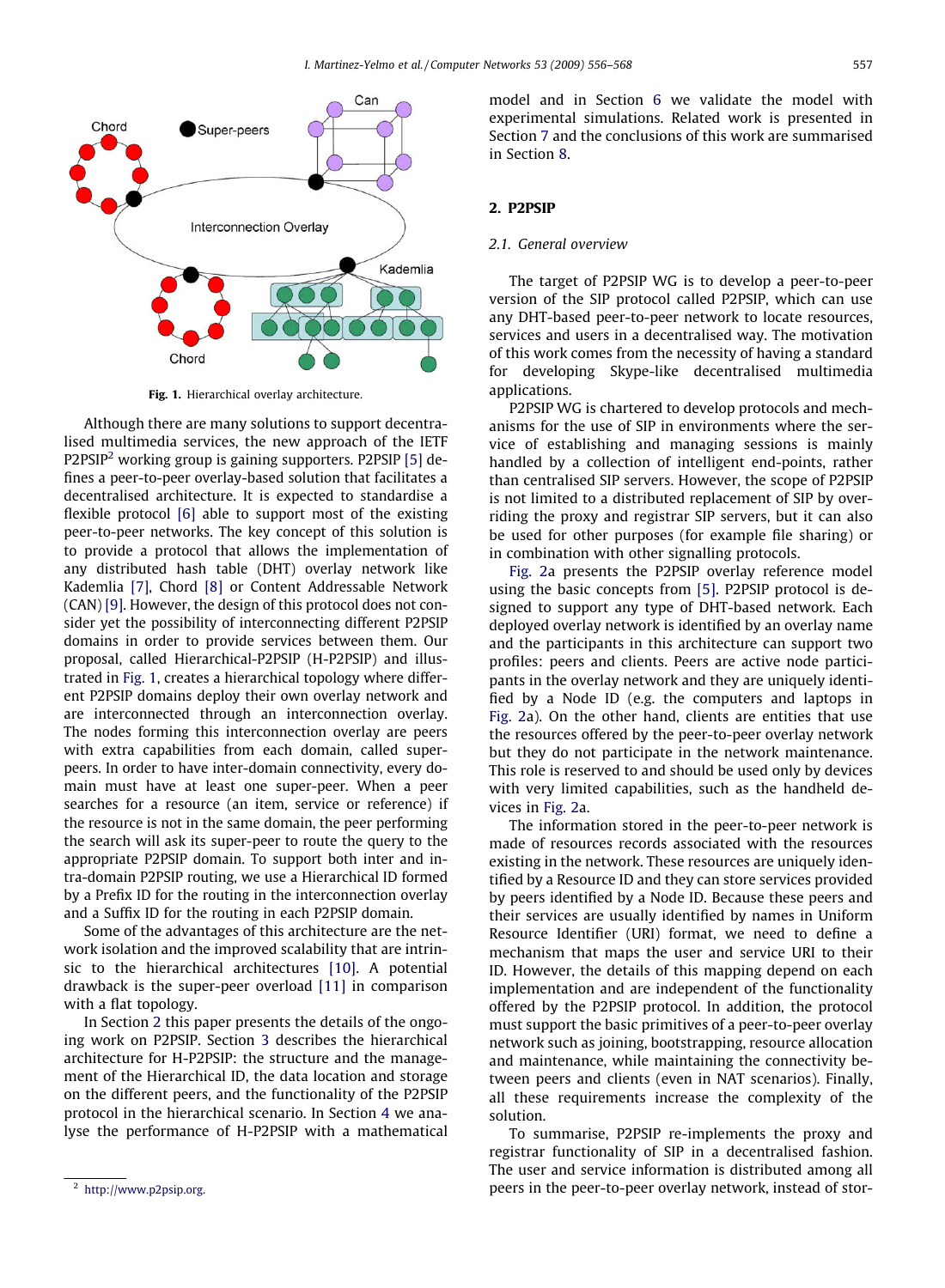<span id="page-2-0"></span>

Fig. 2. P2PSIP reference models.

ing it in the registrar and proxy servers. The requests for this information are also handled by the overlay infrastructure. The advantages of P2PSIP include the elimination of the single points of failure (because of its decentralised nature) and reducing the costs as it does not require any dedicated equipment. For situations when interoperability between P2PSIP and conventional SIP entities [\[12\]](#page-11-0) is needed, a proxy SIP service is used that is announced in all P2PSIP domains that support this service.

#### 2.2. Ongoing design

Based on the requirements for the P2PSIP protocol presented previously, the RELOAD protocol [\[6\]](#page-11-0) has been recently proposed as a working group draft. One of the most relevant decisions is the adoption of a binary protocol instead of a character based protocol, resulting in a lightweight protocol suitable for peers that have to manage a lot of connections and resources (CPU, bandwidth, etc). The protocol is based on a modular design that supports different overlays and applications (see Fig. 2b).

In this case the P2PSIP infrastructure can be used for any application purpose, such as locating SIP user information or instant messaging. When secure connections are needed, the protocol can use TLS [\[13\]](#page-11-0) or DTLS [\[14\].](#page-11-0) RELOAD is divided into different blocks, making easier the explanation of its functions. The topology plug-in is responsible for implementing the DHT overlay algorithm. This is connected with the routing layer with the purpose of routing the different messages through the overlay (joins, leaves, etc). A Storage module handles the storing of resources in the overlay and it is connected with the topology plug-in (to determine the replication policy) and to the routing layer (that determines the next hop). Finally, a forwarding layer delivers the messages, crossing NATs if necessary using the Interactive Connectivity Establishment (ICE) [\[15\]](#page-11-0) protocol based on STUN and TURN servers. An additional connection between the forwarding layer and the topology plug-in is used by the forwarding layer to notify when a peer is not reachable, triggering maintenance operations such as updating the routing table.

The performance of an overlay network is closely related to the routing layer, which can support iterative or

recursive routing. However, recursive routing is preferred because in most cases it would incur a lower delay that is also closely related with the requirement of supporting NAT in a transparent way. When recursive routing is used, a peer forwards a message to the next hop according to its routing table. Because only peers that have been directly contacted are added to the routing table, a peer has all the IP addresses to reach a next hop before checking the connectivity with an ICE exchange. Therefore, when possible, the messages are forwarded without contacting an ICE exchange since a cache of previous ICE exchanges can be used. On the other hand, if iterative routing is used, most probably the next hop is not known by the peer performing the operation, caching is not feasible and therefore an ICE exchange is performed every forwarding resulting in an undesirable impact on the delay.

The following components are used when routing messages. The first is the Node ID, currently defined as a 128 bit element. A variable length field could be useful and we advocate this option for reasons we explain in Section 3. Resource IDs are expected to have a variable length of maximum 255 bytes. If the Resource ID is longer in length than the Node ID, then it should be truncated to the Node ID length for storage and fetch operations. The overlay messages contain two additional data structures: the destination list and the via list. The destination list allows specifying a list of intermediate peers and can be used to avoid unnecessary ICE exchanges. The via list is used to get a response path symmetric to the request path [\(Fig. 3a](#page-3-0)). Another option would be that the contact info of the peer sending the message is included to allow a direct response ([Fig. 3](#page-3-0)b). Although this seems to be more efficient from the point of view of delay, this is not necessarily true because the total delay depends on both the delay on the direct path and on whether an ICE exchange is necessary to find a pair of valid locators between requester and responder. Thus, when using the via list there is a higher probability that the ICE exchange is not necessary since the result should be cached in advance.

Regardless on the mechanism used on the return path, once the information is retrieved, the next step depends exclusively on the application level. If multimedia applications are being developed the end-points can proceed with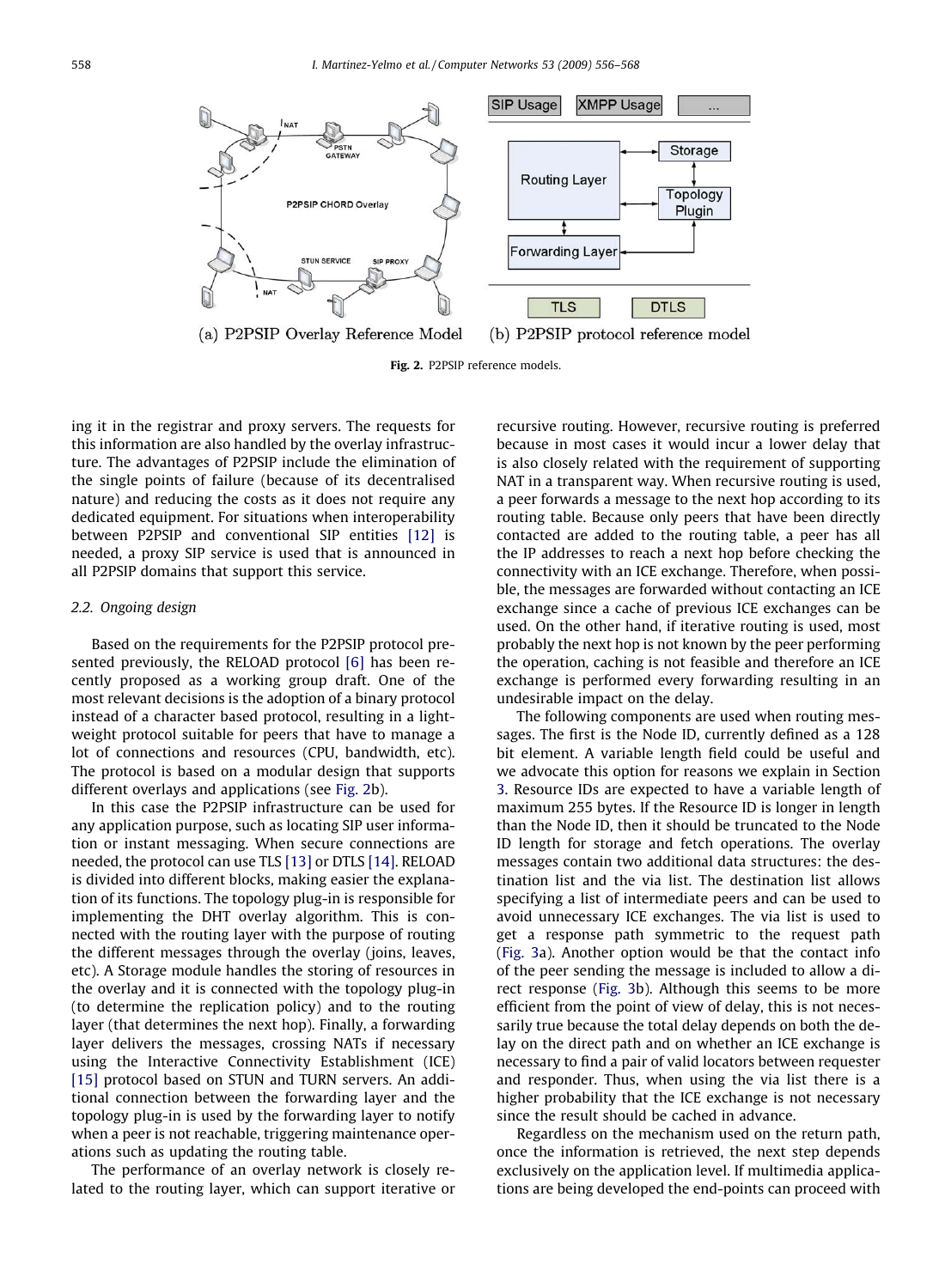<span id="page-3-0"></span>

Fig. 3. Different request-response models.

the establishment of the multimedia session. For this scenario Fig. 3a and b show a SIP exchange where the negotiation of these session parameters is performed. For other types of applications, the underlying SIP exchanged is replaced by another suitable protocol.

Finally, once the communication is possible, any new information can be stored in the overlay network as resources. There are no restrictions upon the type of this information which depends on the application that uses the P2PSIP protocol (e.g. location information of users, supported and signalling protocols, etc).

## 3. H-P2PSIP

## 3.1. Hierarchical space domain of identifiers

In order to support the hierarchical P2PSIP architecture (H-P2PSIP), we define a hierarchical space of identifiers containing Hierarchical IDs (see Fig. 4). Each Hierarchical ID is composed by two part IDs: a Prefix ID with n bits and a Suffix ID with m bits. The Prefix ID is used for the routing in the interconnection overlay between the different P2PSIP domains, whereas the Suffix ID is used for routing queries only in the own P2PSIP domain of a peer. This design justifies that a variable length for Node IDs in P2PSIP since any mapping function with independence of its length can be used to generate the Hierarchical ID. This Hierarchical ID can be used either as Node ID or Resource ID.

## 3.2. H-P2PSIP service mapping

One of the main problems in a decentralised architecture is the mapping between the available information and/or services and the peers in the system. If we consider a multimedia environment based on P2PSIP, it is clear that resources are identified with URIs, for example resource@example.com. In order to map this URI to the Hierarchical ID, the Prefix ID is obtained by applying a hash to the domain of the URI: Prefix ID = hash(exam-



ple.com). The Suffix ID is obtained from the hash of the whole URI: Suffix ID = hash\_a(resource@example.com). The hash functions hash and hash\_a can be identical or different. Once the mapping between the URIs and the Hierarchical ID has been established, the resource is stored in a tuple composed by the Resource ID, the original URI and the resource information by the peer having the closest Node ID. Depending on the DHT protocol, this tuple can be replicated to other peers in some way.

The content of the resource information can vary depending on the application scenario. In the case of a VoIP application, it can be the user location, supported protocols and codecs. In the case of services, it can be configuration parameters. For instance, a streaming server must define at least the supported protocols and the IP address-port tuple.

### 3.3. H-P2PSIP basic operation

After resources have been mapped to identifiers and a criterion for their storage has been defined, H-P2PSIP defines a method to locate these resources. The behaviour of this method is divided in two cases. In the first case the search of a resource is bounded to the P2PSIP domain of the requester. This case is really simple since the search for resources is done inside the P2PSIP domain and it is identical to the flat peer-to-peer overlay using only the Suffix ID. In this situation, the Prefix ID of the resource must be equal to the hash of the associated URI domain. This hash is known by all the peers belonging to that P2PSIP domain.

However, if a resource is stored in a different domain the operation is more complex. For instance, this case can correspond to a VoIP call from a user in a P2PSIP domain to another user in a different P2PSIP domain. In order to obtain the resource (e.g. location) of the desired user, it is necessary to obtain the contact information published in the other P2PSIP domain. The first step in the search is to find a peer that can request information from other P2PSIP domains. These peers are the super-peers and there are several mechanisms [\[16,17\]](#page-11-0) that can be used to select them. These mechanisms can be integrated in the maintenance protocol of the DHT used in the domain. In each P2PSIP domain there exists at least one super-peer,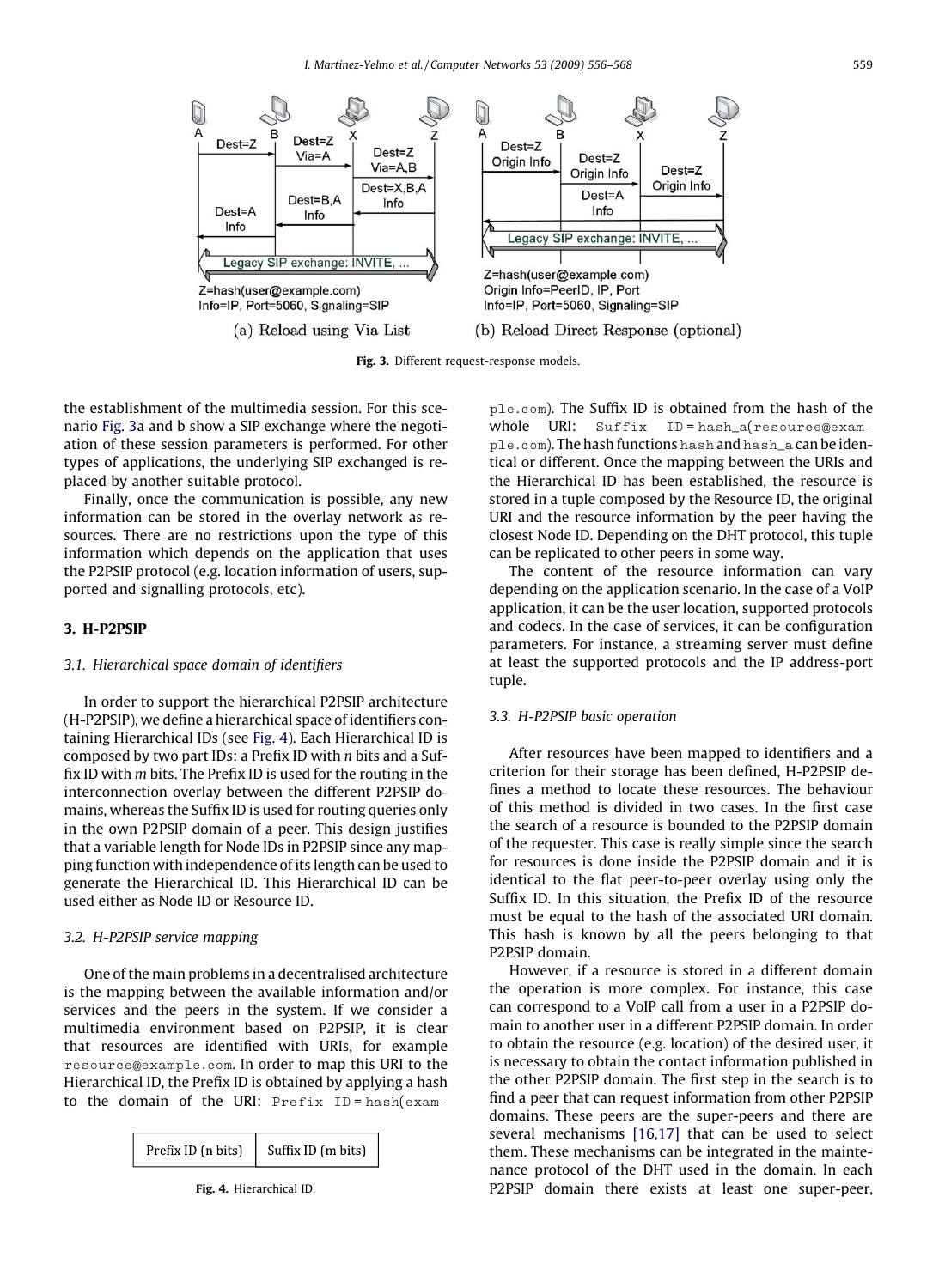although it is desirable to have several super-peers for redundancy.

Since all the peers in a domain know at least one superpeer, they can send a query to the super-peer in one hop. When the super-peer receives the query, it will search in the interconnection overlay for any of the super-peers that are responsible for the target Prefix ID, and once this information is retrieved, the query is forwarded to one of these super-peers. When the super-peer of the destination P2PSIP domain receives the query, it forwards the query inside its domain. If the query reaches a peer that has the desired resource, then the peer replies in way that is compliant with the P2PSIP protocol [\[6\].](#page-11-0)

An example of the signalling on the proposed hierarchical scenario is shown in Fig. 5. Several aspects are taken into account in order to understand the signalling flow. First of all, when the peer in domain.b requests the information of user1@domain.a, the query in the Fetch message is plain text. Plain text is used since a peer in a domain does not have to know what hash function is used in the interconnection overlay and what hash function is used in other P2PSIP domains. Thus, the super-peer in domain.b performs hash (domain.a) in order to obtain the information of the super-peers in domain.a through the interconnection overlay. Inside this information, the hash used in the other domain  $(hash_a)$  is included and a request for the desired item can be built as hash\_a (user1@domain.a). Some of the peers taking care of the desired Resource ID answer to the super-peer from domain.a, which then forwards this information to the super-peer from domain.b. Finally, the super-peer from domain.b sends the desired Resource ID to the peer from domain.b. Once this flow finishes, a SIP negotiation can be initiated for IM, VoIP or video conference. Fig. 5 illustrates a subset of the real flow. The figure omits the intermediate hops in each overlay and ICE exchanges, if any are needed.

# 3.4. Advantages and disadvantages of the H-P2PSIP architecture

The H-P2PSIP proposal has several advantages. First, the operations or primitives of the DHT used in H-P2PSIP are not modified. Only some changes are needed in the maintenance operations to include the selection and update of super-peers [\[16,17\].](#page-11-0) Furthermore, the routing state does not increase compared to a flat overlay network, because the number of maintained peers is only increased up to the number of peers from each P2PSIP domain. Hence, the number of the routing entries is limited by the number of peers in a domain, although connectivity with other P2PSIP domains is available. If we consider that the routing state in a peer-to-peer network usually depends on the logarithm [\[18\]](#page-12-0) of the number of peers, we have that the routing state in our approach is  $O(log<sub>B</sub>M)$  where M is the number of peers in a domain. If we compare this routing state with a unique flat P2PSIP domain that contains all P2PSIP domains, we obtain that the number of peers in the flat overlay is  $M \cdot K$  where K is the number of domains. Thus, the routing state is increased up to  $O(\log_{\text{B}}(M\cdot K)).$  If the number of registered P2PSIP domains increases, the routing state is higher. This effect is not desirable, especially in the case of P2PSIP enabled handheld devices where the resources are limited.

Other approaches like [\[19\] or \[20\]](#page-12-0) propose more complicated hierarchical architectures in order to obtain short delay overlays but their solutions also imply an increment of the routing state, which is not suitable for our scenario. In the hierarchical case, we show that the routing state is reduced for the same number of peers, while having a comparable routing performance.

The only drawback of this approach is the possible overload of super-peers [\[11\].](#page-11-0) Nevertheless, this overload is smaller than in other proposals [\[21,22\],](#page-12-0) where the superpeers must store all peers that depend on them. This fact



Fig. 5. H-P2PSIP signalling.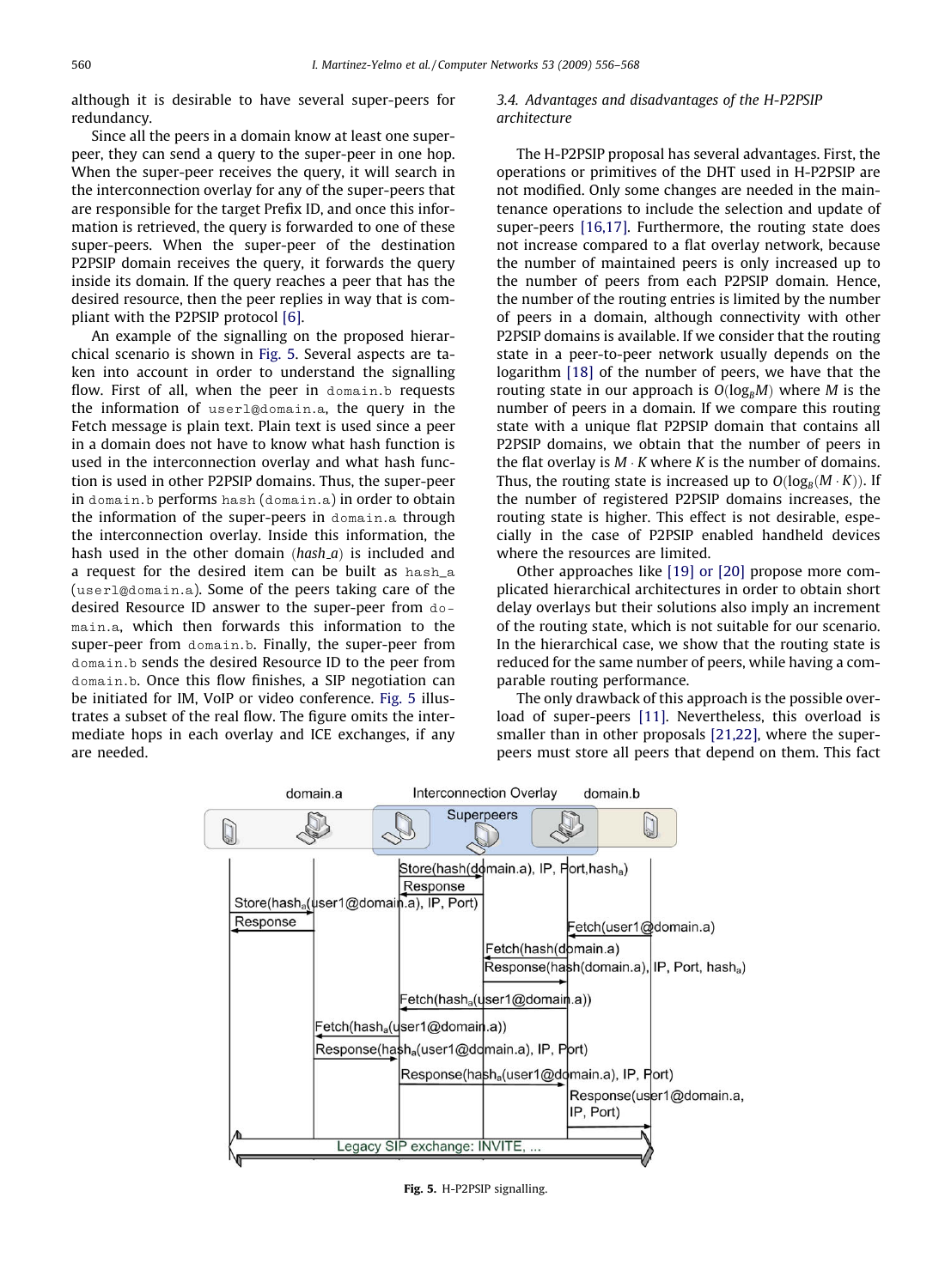implies the maintenance of a larger amount of information, which is less scalable. Actually, they have to maintain two routing tables: a routing table of size  $O(log_B M)$ for their P2PSIP domain and a routing table of size  $O(log_{B}K)$  for the interconnection overlay. In this case, the state maintenance in super-peers is  $O(log_B M)$  +  $O(log_B K) = O(log_B(M \cdot K))$ . This value is the same as in [\[20\]](#page-12-0) and smaller than in [\[19\]](#page-12-0) with the difference that the state in these proposals is maintained by all peers in the hierarchical overlay and in our case only in the super-peers.

To summarise, despite of the higher load experienced by super-peers, the proposed architecture allows global connectivity between different P2PSIP domains without increasing the routing state for peers, which could be a critical point especially for the computational power of handheld devices.

## 4. Routing performance in H-P2PSIP

This section studies the routing performance in a system based on H-P2PSIP. We have taken the work from [\[23\]](#page-12-0) and we have improved the analysis with a more formal approach.

In the next list, there is a definition of the parameters for the analytical model:

- K: The number of P2PSIP domains.
- $\bullet$   $M_k$ : The number of peers in a P2PSIP domain k.
- N: All the peers from all the P2PSIP domains. In our case, it is considered that a peer cannot be attached to multiple P2PSIP domains, hence  $N = \sum_{i=1}^{K} M_i$ .
- $S_k$ : The number of super-peers in a P2PSIP domain k.
- $\rho_{ii}$ : The probability of launching a query from the P2PSIP domain i to the P2PSIP domain j.
- $\bullet$   $C(x)$ : The number of hops needed to find a super-peer in the interconnection overlay depending on the number of super-peers x. This value depends on the type of overlay used in the interconnection overlay.
- $\bullet$   $D_k(x)$ : The number of hops needed to find a peer in a flat overlay of type  $k$  as function of the number of peers  $x$ belonging to the P2PSIP domain.

We assume that all the peers in a P2PSIP domain know their super-peers from the interconnection overlay. This assumption implies that only one hop is needed to reach the super-peer. The routing performance inside a P2PSIP domain does not change and is the same as in a flat overlay network. However, if a query must be routed to other domain, it would be in any case one hop to any of the super-peers. The worst case happens when all the superpeers of a domain are attached to the interconnection overlay. Since the number of attached super-peers increases, the number of hops to search a resource in the interconnection overlay increases. Nevertheless, this increment is marginal: between one and three hops, depending on the number of super-peers per domain and the overlay used for the interconnection overlay.

Taking into account the above definitions, we obtain the routing performance (RP) of this DHT-based hierarchical

overlay networks. First of all, we define the cost of finding a peer in each overlay:

- $D_k(M_k)$ : The cost of finding a peer in its own domain.
- $D_k(m_k)$ . The cost of finding a peer in its own domain.<br>•  $C\left(\sum_{k=1}^K S_k\right)$ : The cost of finding a super-peer in the interconnection overlay.

If the probability of obtaining an item in a domain from its super-peer is considered negligible and because the average number of peers in a P2PSIP domain is N/K with  $N \gg K$ , the average routing performance experienced by a peer in P2PSIP domain i can be written as follows:

$$
RP_i = \rho_{ii} \cdot D_i(M_i) + \sum_{j=1, j \neq i}^{K} \rho_{ij} \cdot \left[1 + D_j(M_j) + C\left(\sum_{k=1}^{K} S_k\right)\right].
$$
\n(1)

The first term of the sum is the cost of searching something in the P2PSIP domain of a peer, whereas the second term is the cost for the searches in the other P2PSIP domains.

The average number of hops is given by the next expression:

$$
RP = \frac{1}{N} \cdot \sum_{i=1}^{K} M_i \cdot RP_i.
$$
 (2)

If the number of peers is the same in all P2PSIP domains, we have:

$$
RP = \frac{1}{K} \cdot \sum_{i=1}^{K} \cdot RP_i. \tag{3}
$$

Because we have assumed that the number of peers is equal in all P2PSIP domains and each lookup in the overlay is considered randomly independent, we obtain that the probability of looking for a peer attached to other P2PSIP domain is equally distributed among all the foreign P2PSIP domains. In addition, the probability of looking for a peer in the own domain is different from the one of looking for a peer in other P2PSIP domains. Thus, the inter-domain query probability is  $\rho_{ij} = \frac{1-\rho_{ii}}{K-1}$  and we can express Eq. 1 as follows:

$$
RP_i = \rho_{ii} \cdot D_i(M) + \sum_{j=1, j\neq i}^{K} \cdot \frac{1-\rho_{ii}}{K-1} \cdot \left[1 + D_j(M) + C\left(\sum_{k=1}^{K} S_k\right)\right].
$$
\n(4)

This relation is useful for some type of scenarios like VoIP in community networks where  $\rho_{ii} > \rho_{ij}$ , which implies that calls between peers of the same community are more frequent. For other services where the lookup probability in the own P2PSIP domain is the same as for foreign P2PSIP the own P2P3IP domain is the same as for lotely P2P3IP<br>domains  $(\rho_{ii} = \rho_{ij} = \frac{1}{k})$ , we get Eq. 5 (which is a simplified version of Eq. 4):

$$
RP_i = \frac{1}{K} \cdot D_i(M) + \sum_{j=1, j \neq i}^{K} \cdot \frac{1}{K} \cdot \left[1 + D_j(M) + C\left(\sum_{k=1}^{K} S_k\right)\right].
$$
 (5)

Finally, if the same overlay is used in all P2PSIP domains the sum can be eliminated from Eq. 5: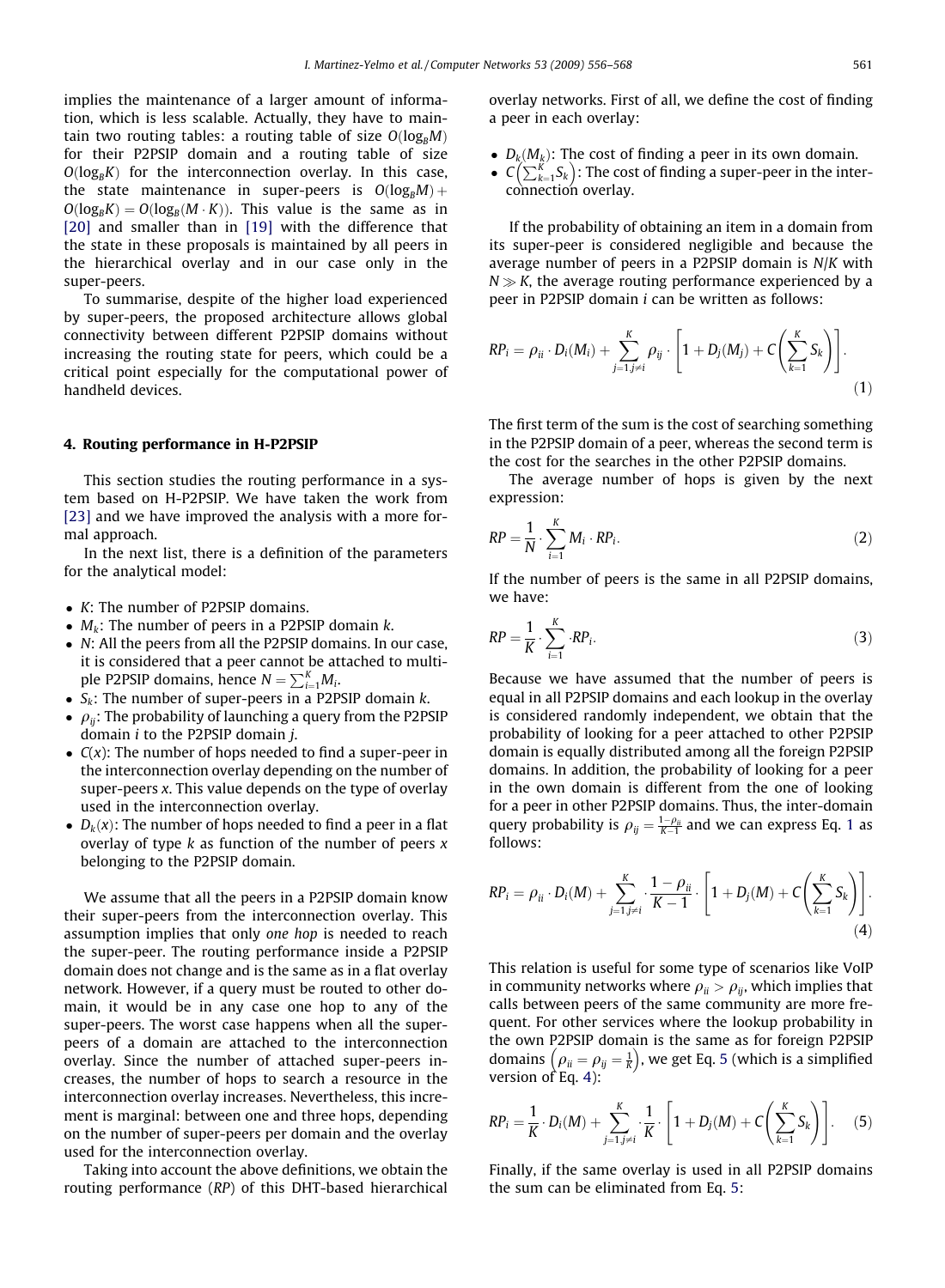<span id="page-6-0"></span>

Fig. 6. Hierarchical Kademlia overlay network.

$$
RP_{i} = \frac{1}{K} \cdot D(M) + \frac{K-1}{K} \cdot \left[ 1 + D(M) + C\left(\sum_{k=1}^{K} S_{k}\right) \right]
$$
  
=  $D(M) + \frac{K-1}{K} \cdot \left[ 1 + C\left(\sum_{k=1}^{K} S_{k}\right) \right].$  (6)

# 5. H-P2PSIP in Kademlia

In this section, we study the H-P2PSIP routing performance and routing state in the case when a Kademlia overlay [\[7\]](#page-11-0) is used in all the P2PSIP domains and also on the interconnection overlay (see Fig. 6). Kademlia has been selected, because it is one of the most used DHT overlays in peer-to-peer applications like eMule<sup>3</sup>, BitTorrent<sup>4</sup>, etc.

Summarising, Kademlia is an overlay network which has a routing performance and a routing state with a logarithmic dependency on the number of peers from the overlay. These results are due to its XOR distance-based routing algorithm.

In order to verify the efficiency of our solution, when the Kademlia protocol is used, we use the next equality:  $C(x) = D(x) \sim log_B x + c$ . We substitute this expression in Eq. 6 because the validation is performed via simulation with a setup similar to the conditions which are valid for this expression. Therefore:

 $RP = RP_i$ 

$$
\sim \log_B(M) + c + \frac{K-1}{K} \cdot \left[1 + \log_B\left(\sum_{k=1}^K S_k\right) + c\right].
$$
 (7)

If  $K \gg 1$  and taking into account the properties of the logarithm, we can write:

$$
RP = RP_i \sim \log_B(M) + c + 1 + \log_B\left(\sum_{k=1}^K S_k\right) + c
$$
  
= 1 + log<sub>B</sub> $\left(M \cdot \sum_{k=1}^K S_k\right) + 2c.$  (8)

In [Fig. 7](#page-7-0) we can see the routing state taking into account up to  $10<sup>4</sup>$  peers. The x-axis is the number of peers and the yaxis represents the number of hops. To determine the routing performance of a Kademlia-based P2PSIP domain, we have to see how many peers belong to the overlay in order to see the required number of hops. The same method can be applied to the interconnection overlay if we consider  $S_k = 1$ . Furthermore, the total number of hops for the overlay can be estimated considering all the peers in all the P2PSIP domains.

Since the routing state must also be taken into account, the number of entries depends on the number of peers and on the setup parameter B. The number of routing in a super-peer is  $O\left(\log_B \left(M \cdot \sum_{k=1}^K S_k\right)\right)$ . If a flat overlay is used to connect all peers in different P2PSIP domains, peers would need  $O(log_B(M \cdot K))$  routing entries, but using the hierarchical architecture, peers only need  $O(log_{B}M)$ . Therefore, the routing state savings are significant if many P2PSIP domains are interconnected.

## 6. Validation of the H-P2PSIP in Kademlia

This section is dedicated to the validation of H-P2PSIP using a hierarchical Kademlia overlay model. The objective is to validate the analytical model of the routing performance for this architecture and to evaluate the state size needed by peers and super-peers to maintain the proposed architecture.

The simulator for this study has been the Peerfact- $Sim. KOM<sup>5</sup>$  simulation engine [\[24\]](#page-12-0), which is a packet-level discrete event-based simulator written in Java. In order to facilitate the simulation of large scale peer-to-peer networks, the simulator uses a simple packet latency model between nodes that is the equivalent of the cumulative propagation, forwarding and queuing delay. However, it does not consider some details such as the processing time and the bandwidth of links (links are over-provisioned).

<http://www.emule-project.net/>.

<sup>4</sup> <http://www.bittorrent.com/>. <sup>5</sup> [http://peerfact.kom.e-technik.tu-darmstadt.de/.](http://peerfact.kom.e-technik.tu-darmstadt.de/)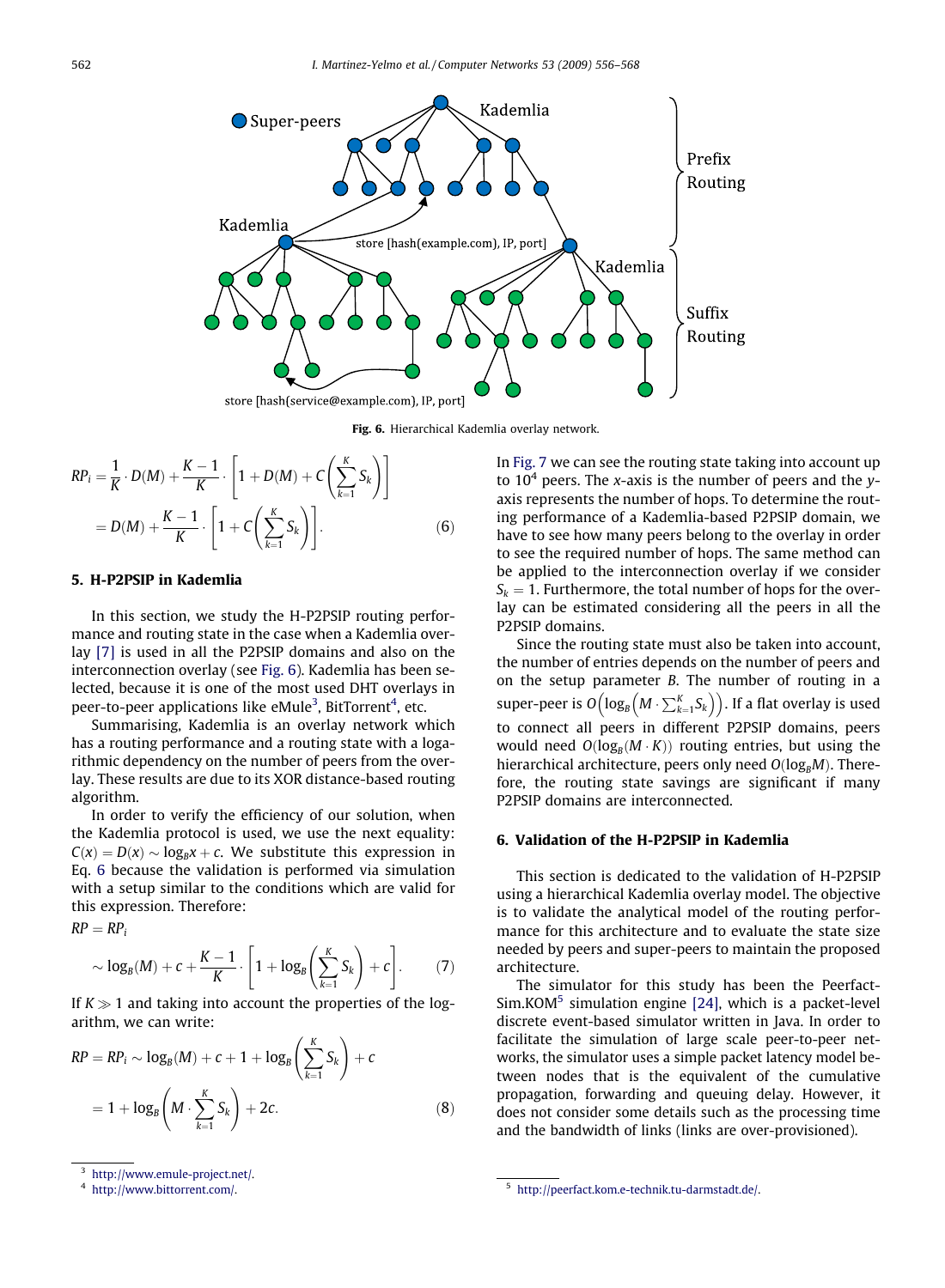<span id="page-7-0"></span>

Fig. 7. Routing performance.

#### 6.1. Simulation setup

To run the experiments, we implemented a prototype of the hierarchical Kademlia protocol and a network scenario generator on top of the simulator engine. The objective was to generate peer-to-peer network models similar to the behaviour of real life Kademlia peers. For this we assumed network scenarios with an average number of peers between 10 and 10,000 and the following number of domains: 1 (i.e. a pure Kademlia network), 5, 10 and 20. The peers were uniformly distributed among the domains. In addition, each domain has a super-peer that facilitates the connection of the domains through the interconnection overlay. Only one super-peer  $(S_k = 1)$  is placed since the routing performance penalty is marginal as has been explained in Section 4 and the complexity of the simulation increases a lot. Additionally, the stability of super-peers can be assured as in Skype [\[3\]](#page-11-0) with some mechanism like [\[11,16,17\]](#page-11-0). The management of the super-peers is not included in the study and it constitutes future work. Thus, we do not consider churn in super-peers and only churn in peers in the manner we explain in the next paragraph.

Each peer executes four types of operations: joining when it attaches itself to the peer-to-peer overlay; storing a key-value pair; lookup when searching for a previously stored key in the attempt to find the value and leaving. In order to have scenarios closer to reality, we used an existing study of the Kad implementation of Kademlia [\[25\]](#page-12-0) that measures the peer behaviour in terms of churn rate and up-time distributions. Their findings conclude that in a file-sharing Kad network peers arrive and leave with a negative binomial distribution, while the peer session time is similar to a Weibull distribution. Additional details can be found in [\[26–28\]](#page-12-0). This setup can be considered as a medium-high churn rate scenario since the Kad network is used in eMule and BitTorrent applications where the churn is not at all negligible. Thus, our scenario is a worse case study compared to the real situation that occurs in multimedia applications like Skype [\[1–3\].](#page-11-0)

Due to the simulation constraints (such as simulation duration, required computing resources, etc.) each simulation scenario has two phases. The first is a transitory phase, during which the total number of peers reaches the average targeted in each scenario. This phase does not consider the Kad peers behaviour, since in a real Kad network the arrival and the leaving rate are the same. In the second phase, the peers join and leave the peer-to-peer network at the rate given in [\[25\]](#page-12-0) with a negative binomial distribution (approximately one peer every two seconds). In this phase, the average number of peers in the network is the number of peers at the end of the first phase. Because the results from the Kad study were given for a flat Kademlia network, in the hierarchical case, arriving peers are randomly assigned to any of the existing domains with a uniform distribution.

During a session each peer performs a store that is the equivalent to storing its own URI in the peer-to-peer network, and a number of lookup operations that are the equivalent to searching for the URI of other peers. Assuming that the lookups follow the behaviour of the user contacting other peers, we used a Poisson distribution to model them, at an average rate of one call every 10 min. The transitory first phase was limited to 30 min, while the stationary second state spanned up to two hours. As in Kademlia, a maintenance operation was run by each peer every hour after their arrival, in order to refresh their routing tables and republish stored values to neighbour peers. Measurements were taken only during the second phase.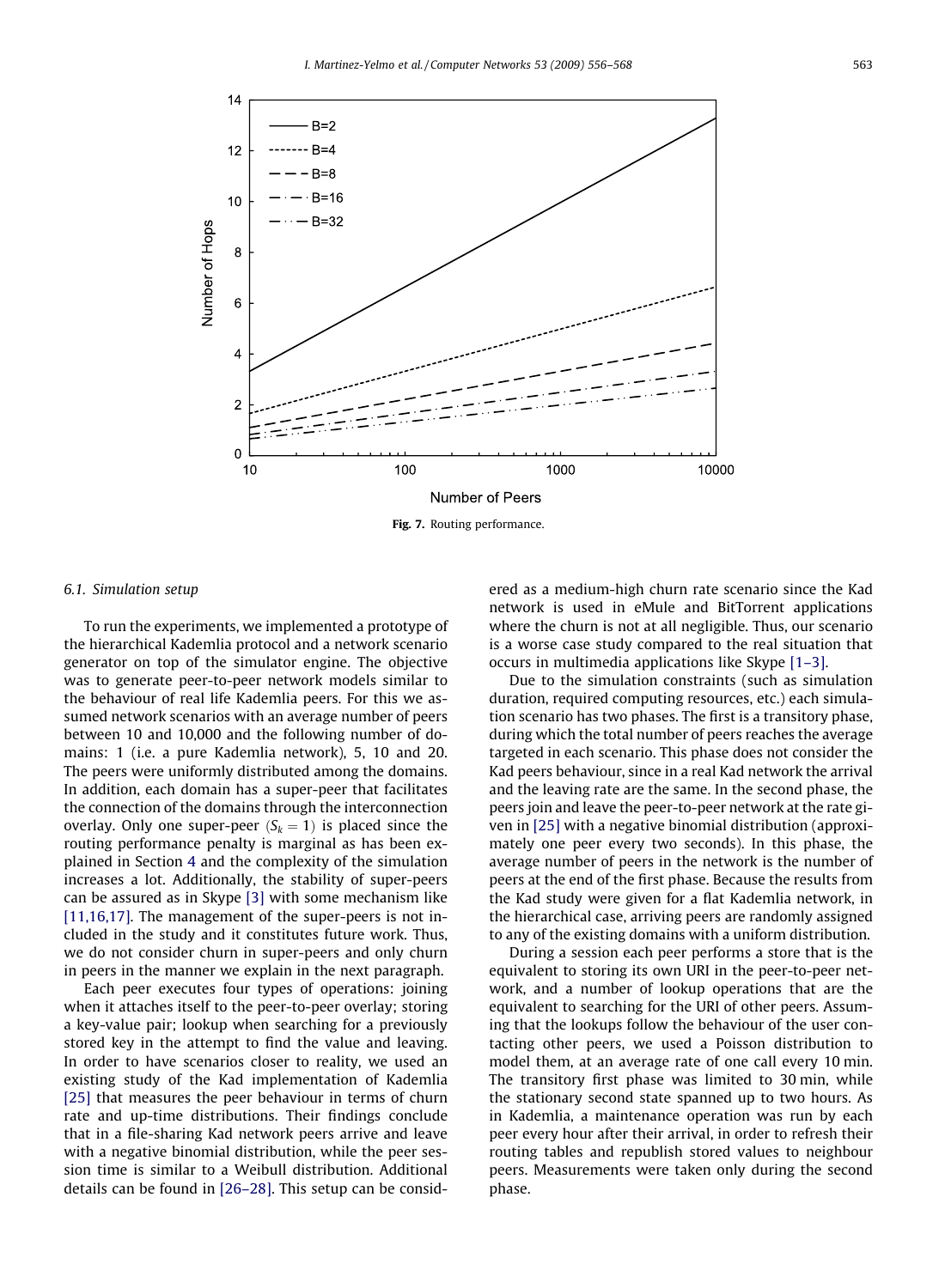In relation with the setup of the Kademlia overlay, the protocol has been configured with  $B = 2^b = 2$ ,  $k = 20$  and  $\alpha$  = 1. The reason for using  $\alpha$  = 1 is to facilitate the comparison with other overlays that cannot easily parallelize their operations. Determining the performance for higher values of  $\alpha$  is planned for future work. The value of k is used for the size of the buckets and also for the number of replicas of each item inside the overlay.

## 6.2. Simulation results

This section presents the results obtained with the PeerfactSim.KOM simulator and with the simulation setup that was explained in the previous section. In order to increase the accuracy, each scenario was simulated ten times. With these measurements, we obtained a very low standard deviation and narrow 99% confidence intervals, indicating that for the large number of peers used, their IDs are uniformly distributed in the hash space.

Fig. 8 illustrates the global routing performance, i.e. the average number of hops a peer experiences when locating a stored value (the URI of another peer for H-P2PSIP). Since by scenario design, the majority of lookups are inter-domain lookups, the function representing the total number of hops is the sum of three terms. The first is the number of hops performed in the domain of the requester. For inter-domain lookups this is always 1, because we assumed that all peers know their super peers. The second term is the number of hops performed in the interconnection overlay. This is a logarithmic increasing function with the number of domains. The last term is the number of hops from the destination domain between the super-peer and the peer that contains the desired resource. On average, this is a logarithmic increasing function with the number of peers inside the domain.

For each set of results, the experiments considered a fixed number of peers, N, and several values for the number of domains, K. Consequently, on average the number of peers inside each domain, M, is inverse proportional to K because peers are uniformly assigned to an existing domain. The routing performance in terms of number of hops is bounded by Eq. [8,](#page-6-0) which is a constant since it only depends on N. The obtained results are smaller than the theoretical limit due to the information replication.

In [Figs. 9 and 10](#page-9-0) we analyse the routing performance separately inside the domain and interconnection overlay. As expected, the number of hops needed in the interconnection overlay (see [Fig. 9](#page-9-0)) is roughly the same for any number of peers, since it only depends on the number of domains, K. In addition, the logarithmic dependency with  $K$  can be observed through the large increase in the number of hops from one domain to five domains and the same increase between 5, 10 and 20 domains (the same difference when doubling the number of domains, hence a linear increase on a logarithmic scale).

Likewise, in [Fig. 10](#page-9-0) we can see the reduction in the number of hops needed in the cluster when increasing the number of domains, since this results in a proportional decrease in number of peers inside the cluster,  $M = \frac{N}{K}$ . For the same K and we obtain a logarithmic dependency with N (linear on a logarithmic scale).

Finally, in [Figs. 11 and 12](#page-10-0) we illustrate the average number of routing entries that have to be stored by the peers in the routing tables used inside the domain and in the interconnection overlay, respectively. This is important since it has a direct correlation with the necessary memory that we want to reduce in the case of mobile devices and to justify our hierarchical solution. The results for a single domain (i.e. a flat overlay) serve as a reference, in which case the memory required for the interconnection overlay



Fig. 8. Global routing performance for value lookups.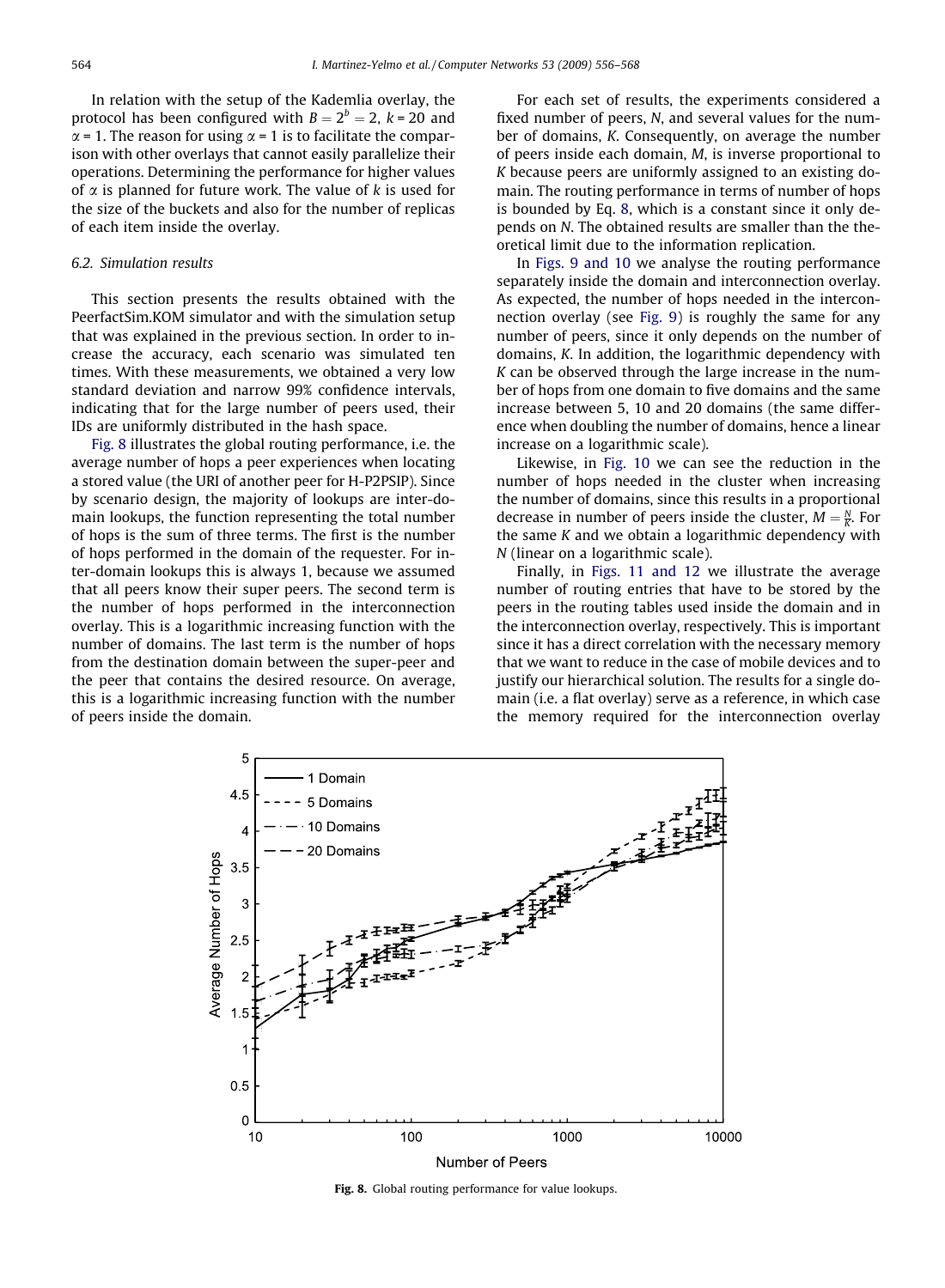<span id="page-9-0"></span>

Fig. 9. Interconnection overlay routing performance for value lookups.



Fig. 10. Domain routing performance for value lookups.

routing table of the only super-peer is zero. However, with a modest increase in the number of domains and their associated routing state (up to 20 – see [Fig. 11](#page-10-0)), we obtain a significant reduction (approximately 50%) in the average used routing entries by the peers (see [Fig. 12](#page-10-0)).

We can observe that the number of routing entities lies between the expected value for a Kademlia node, entries  $\in [(B-1)\cdot \log_B T, k\cdot (B-1)\cdot \log_B T]$  according to [\[7\]](#page-11-0) (where  $T$  is the number of peers in the considered overlay,  $M$  or  $K$  in our case), and have an increasing monotonic dependency with the number of peers inside a domain and in the interconnection overlay, respectively.

## 7. Related work on hierarchical overlay networks

Peer-to-peer overlay networks usually require  $O(log_BN)$ peer hops to reach the desired destination and  $O(log_BN)$ routing entries to maintain the desired structure. This com-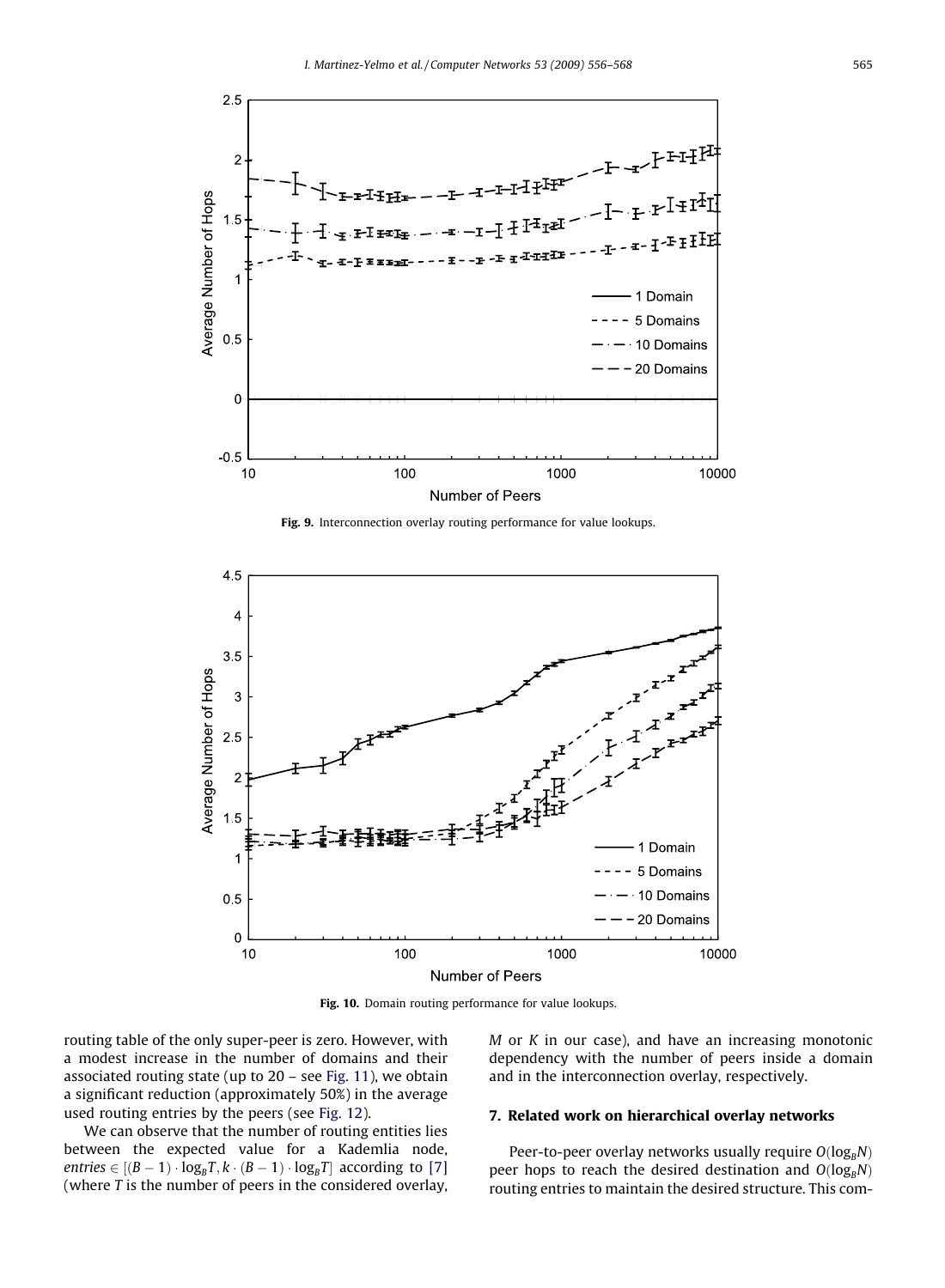<span id="page-10-0"></span>

Fig. 11. Average number of entries in interconnection overlay routing tables.



Fig. 12. Average number of entries in peers routing tables.

plexity ensures good scalability but it is desirable to further improve it, especially if the decentralised applications want to be deployed in handheld devices that have limited resources. The most representative example is VoIP.

Studies related to hierarchical overlay networks try to improve the canonical overlay networks. When a hierarchical architecture is considered, it is necessary to take into account the different trade-offs that arise with these types of architectures [\[29\].](#page-12-0) It is demonstrated that these architectures have benefits [\[30,31\]](#page-12-0) in comparison with the canonical counterparts.

One approach is to delegate all the work to super-peers [\[21,22\]](#page-12-0). They maintain the overlay network and perform all the necessary actions and peers only have to register their information with their super-peers.

Other studies are focused on decrementing the delay in peer-to-peer overlay transactions. In [\[19\]](#page-12-0) a low delay hierarchical overlay network based on Chord is proposed. The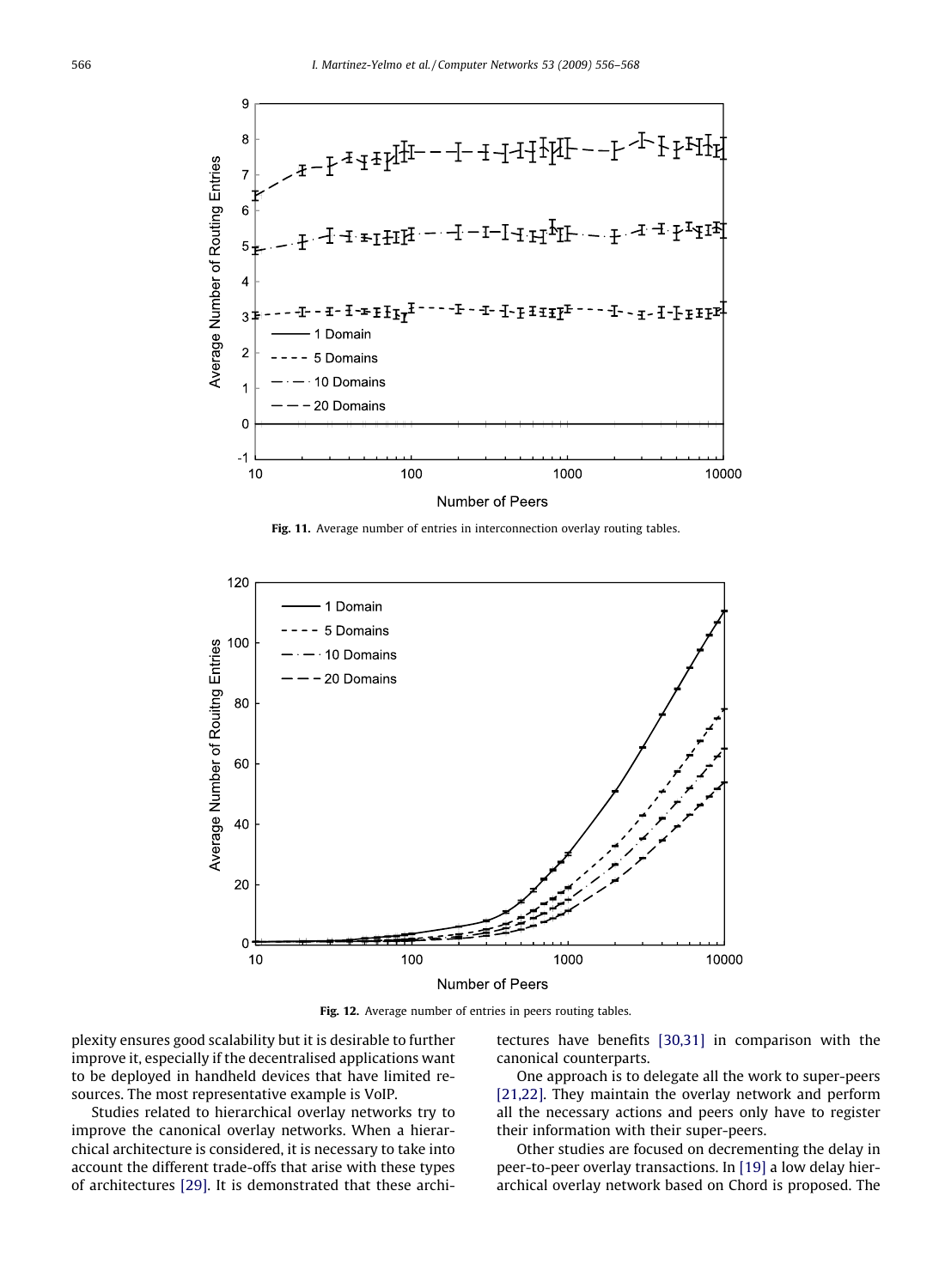<span id="page-11-0"></span>drawback is the high routing state capacity needed (memory, CPU and bandwidth) because all the peers in the overlay are attached to all the levels in a *n-level* hierarchy. A less aggressive design with the same objective is presented in [\[20\]](#page-12-0) where a hierarchical structure is built with the constraint of limiting the maintenance cost to the canonical (flat) counterpart. In addition to Chord, there is also related work in hierarchical CAN architectures [\[32,33\].](#page-12-0)

Our approach allows building, in a simple way, a hierarchical overlay network due to the definition of the Hierarchical ID. Furthermore, since the routing in the interconnection overlay (based on the Prefix ID) is independent with respect to the routing in the P2PSIP domains (based on the Suffix ID), a great flexibility is given to the architecture. This flexibility comes from the fact that any overlay network can be deployed in the interconnection overlay or in the P2PSIP domains with independence of the deployment in any of the domains.

Although cross-connectivity between the P2PSIP domains is obtained, peers do not see any penalty and only super-peers may become overloaded. Thus, an improvement to the previous work is obtained due to its simplicity, low cost and efficiency.

## 8. Conclusions

The objective of the H-P2PSIP architecture proposed in this paper is to enable the interconnection between different P2PSIP domains in order to support global multimedia services. This solution provides a tool for the easy development of decentralised multimedia architectures since they can provide a more scalable solution than centralised architectures. Furthermore, this decentralised architecture is suitable when central servers cannot be located in a wellknown location, such as in the case in community networks.

In H-P2PSIP the peers (members of a community network) connect to their local P2PSIP domain. In each P2PSIP domain an overlay is maintained and at least one superpeer is selected to represent the domain. Between the super-peers an interconnection overlay is maintained that assures the connectivity between the different domains. The routing in each P2PSIP domain is based on a Suffix ID, while the routing in the interconnection overlay uses a Prefix ID. If Prefix ID = hash(example.com) and Suffix ID = hash\_a(user@example.com).

We perform an analytical study of the routing performance in terms of number of hops needed to locate a particular resource in the peer-to-peer overlay, proving that we obtain approximately the same values as in the flat counterpart. However, since in a hierarchical topology peers from each domain do not store any kind of routing information about peers outside their domain, we obtain a lower routing state that is determined only by the number of peers in the domain.

Finally, we simulate the H-P2PSIP scenario using the PeerFactSim.Kom simulator [\[24\]](#page-12-0) in order to validate the analytical model of the routing performance and routing state. In order to simulate a realistic scenario, a churn has been setup according to the results in [\[25\]](#page-12-0). The adoption of a hierarchical architecture gives about the same routing performance when compared with a global flat overlay network and is much lower than the theoretical limit due to replicas stored at both domain and interconnection level. The routing state in peers is decreased when increasing the number of domains while connectivity between all domains is still assured through the super-peers.

As future work, we would like to study the inclusion of a specific mechanism for the selection of super-peers [11,16,17] and to analyse its impact in the performance of the H-P2PSIP architecture.

#### Acknowledgements

This work has been supported by the European Commission under the IST Content NoE<sup>6</sup> (FP6-2006-IST-038423), by the Regional Government of Madrid under the BioGridNet<sup>7</sup> project No. (CAM, S-0505/TIC-0101) and by the Ministry of Science and Innovation under the CONPARTE project No. (MEC, TEC2007-67966-C03-03/TCM).

## References

- [1] S.A. Baset. H.G. Schulzrinne. An analysis of the skype peer-to-peer internet telephony protocol, in: INFOCOM 2006, Proceedings of the 25th IEEE International Conference on Computer Communications, April 2006, pp. 1–11.
- [2] S. Guha, N. Daswani, R. Jain, An experimental study of the skype peer-to-peer voip system, in: IPTPS 2006, 2006.
- [3] Dario Rossi, Marco Melia, Michela Meo, A detailed measurement of skype network traffic, in: In IPTPS 2008, 2008.
- [4] J. Rosenberg, H. Schulzrinne, G. Camarillo, A. Johnston, J. Peterson, R. Sparks, M. Handley, E. Schooler, SIP: Session Initiation Protocol, RFC 3261 (Proposed Standard), June 2002, Updated by RFCs 3265, 3853, 4320, 4916.
- [5] D. Bryan, P. Matthews, E. Shim, D. Willis, Concepts and terminology for peer to peer sip, Internet Draft draft-ietf-p2psip-concepts-02.txt, July 2008.
- [6] C. Jennings, B. Lowekamp, E. Rescorla, S. Baset, H. Schulzrinne, Resource location and discovery (reload), Internet Draft draft-ietfp2psip-reload-00.txt, July 2008.
- [7] P. Maymounkov, D. Mazieres, IPTPS 2002 Cambridge, MA, USA, March 7–8, 2002, Revised Papers, Lecture Notes in Computer Science, Chapter Kademlia: A Peer-to-peer Information System Based on the XOR Metric, Springer, vol. 2429, 2002, pp. 53–65.
- [8] I. Stoica, R. Morris, D. Liben-Nowell, D.R. Karger, M.F. Kaashoek, F. Dabek, H. Balakrishnan, Chord: a scalable peer-to-peer lookup protocol for internet applications, IEEE/ACM Trans. Network. 11 (1) (2003).
- [9] Sylvia Ratnasamy, Paul Francis, Mark Handley, Richard Karp, Scott Schenker, A scalable content-addressable network, in: SIGCOMM'01, ACM Press, New York, NY, USA, 2001. pp. 161–172.
- [10] H.A. Simon, The architecture of complexity, in: MIT Press, editor, The Sciences of the Artificial, 1981, pp. 192–229.
- [11] B. Beverly Yang, H. Garcia-Molina, Designing a super-peer network, in: Proceedings of the 19th International Conference on Data Engineering, 2003, pp. 49–60.
- [12] E. Marocco, D. Bryan, Interworking between p2psip overlays and conventional sip networks, Internet Draft Draft-marocco-p2psipinterwork-01.txt, March 2007.
- [13] T. Dierks, E. Rescorla, The transport layer security (TLS) protocol version 1.1., RFC 4346, Internet Engineering Task Force, April 2006.
- [14] E. Rescorla, N. Modadugu, Datagram transport layer security, RFC 4347, Internet Engineering Task Force, April 2006.
- [15] J. Rosenberg, Interactive connectivity establishment (ice): a protocol for network address translator (nat) traversal for offer/answer protocols, Internet Draft draft-ietf-mmusic-ice-19.txt, October 2007.
- [16] Su-Hong Min, J. Holliday, Dong-Sub Cho, Optimal super-peer selection for large-scale p2p system, in: International Conference

<sup>6</sup> [http://www.ist-content.eu.](http://www.ist-content.eu)

<sup>7</sup> [http://www.biogridnet.org.](http://www.biogridnet.org)